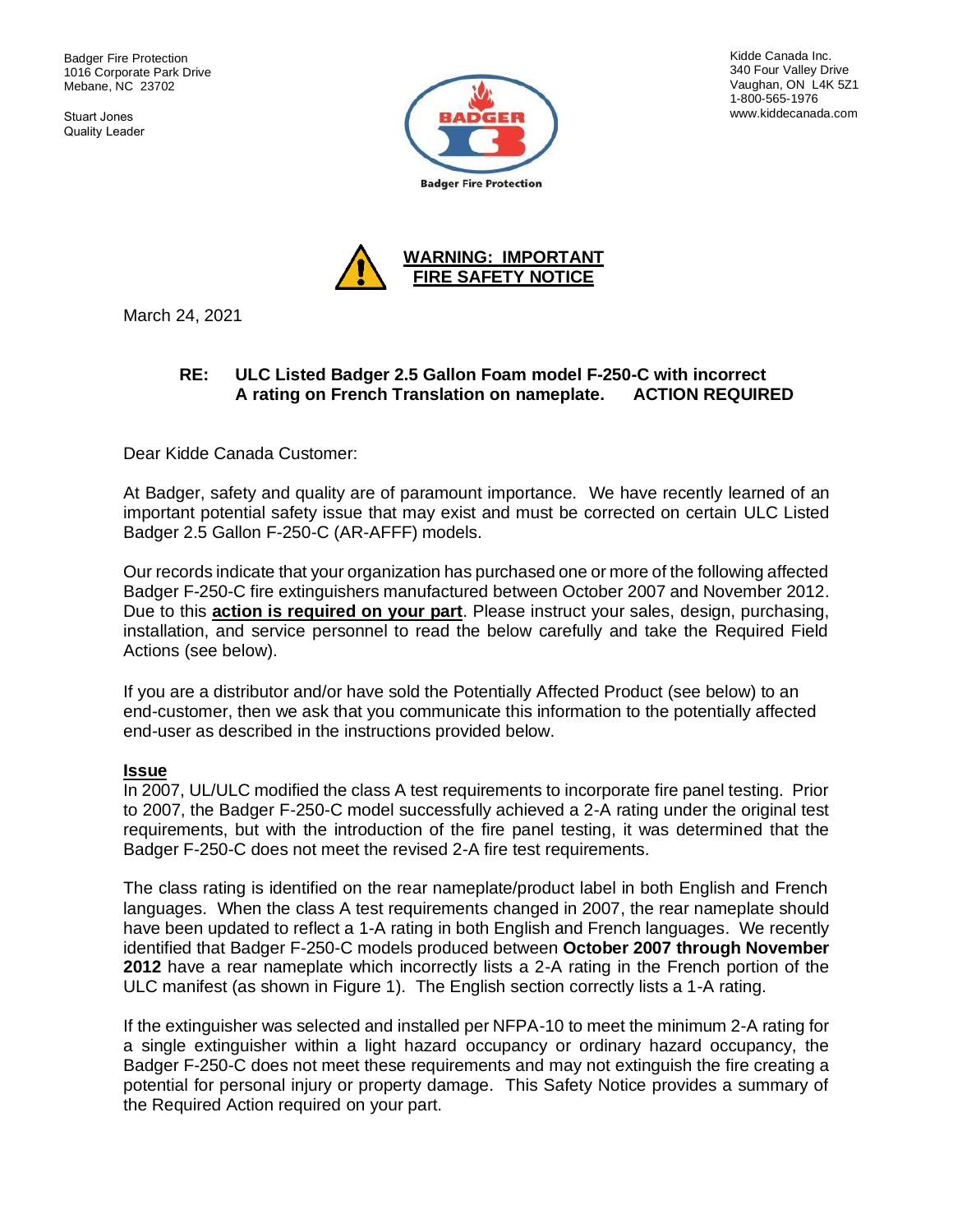#### **Identifying affected products**

This notice applies to ULC Listed F-250-C models manufactured between October 2007 and November 2012.

**Figure 1** below shows the location of the French portion of the ULC manifest which contains the incorrect 2-A fire rating.

#### Figure 1: Location of incorrect 2-A fire rating



### **Required Action**

If Badger F-250-C extinguisher was selected and installed per NFPA-10 to meet the minimum 2-A rating for a single extinguisher within a light hazard occupancy or ordinary hazard occupancy, a suitable extinguisher should be identified and immediately installed.

If Badger F-250-C was selected and installed based on the 1-A rating as listed in the English portion of the nameplate, cross out 2-A rating identified in the French portion of the nameplate with permanent ink as shown in figure 2 below. This should be performed during the next annual inspection or annual maintenance procedure. Reference Identifying Affected Products section above and the information below for identification of affected products and actions that should be taken.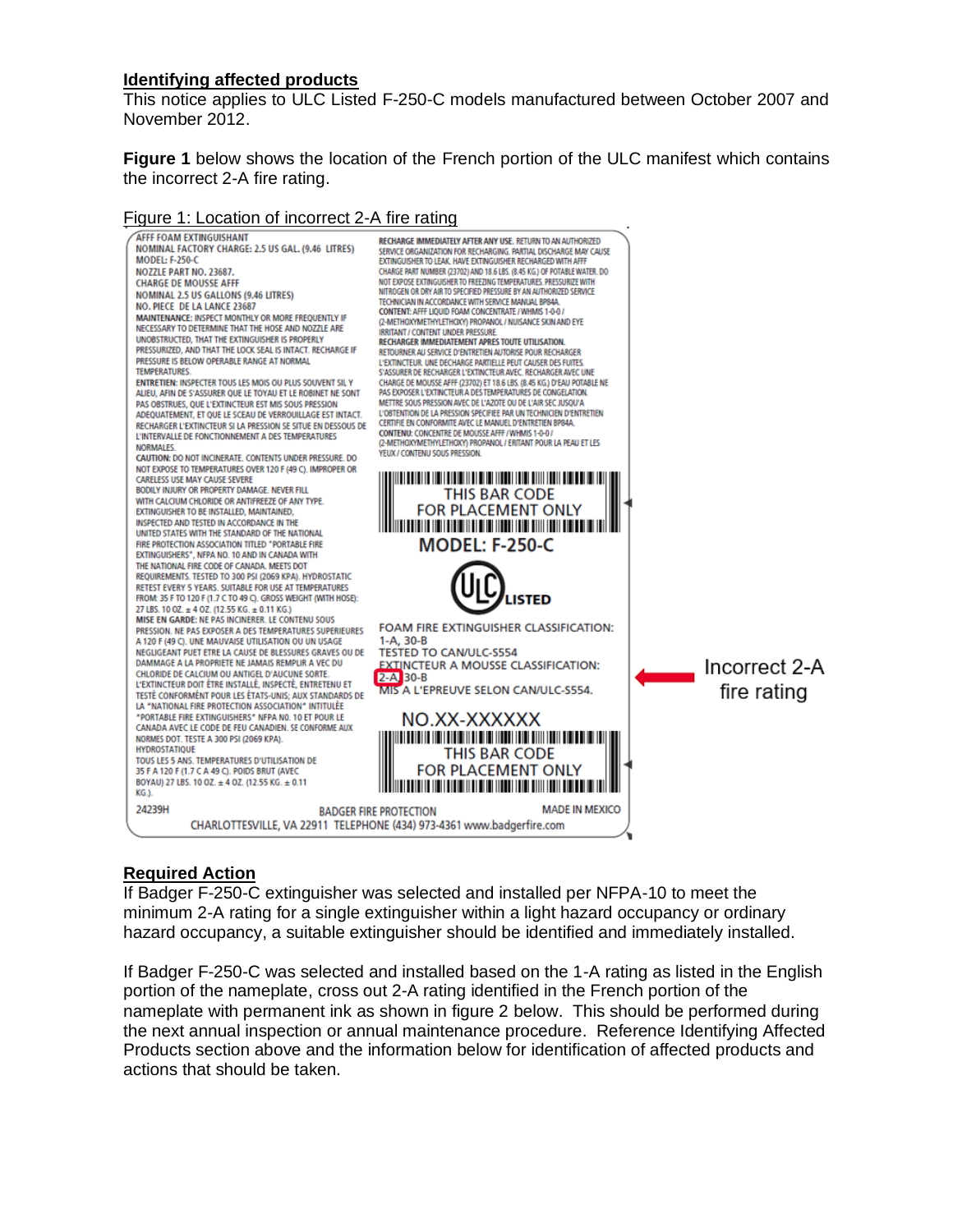# Figure 2: Cross out incorrect 2-A fire rating



#### **Next Steps**

- 1. Review your records to identify the location, quantity and Required Action for the Potentially Affected Products you received,
- 2. Notify the affected end-customers of the issue within 30 days of receiving this Safety Notice and schedule the Required Action. Please keep records of these transmittals so you can report in the Reply to Us form of completing this step.

Note: See Required Actions above to determine the installations requiring immediate or next inspection actions.

- 3. Visit the required sites to perform the Required Action.
- 4. Complete the Reply to Us questions below.

#### **Questions or Concerns**

Thank you for your continued support in Badger products. If you have any questions, please do not hesitate to contact Kidde Canada customer service at 1-800-565-1976.

Best Regards,

Stuart Jones Quality Leader